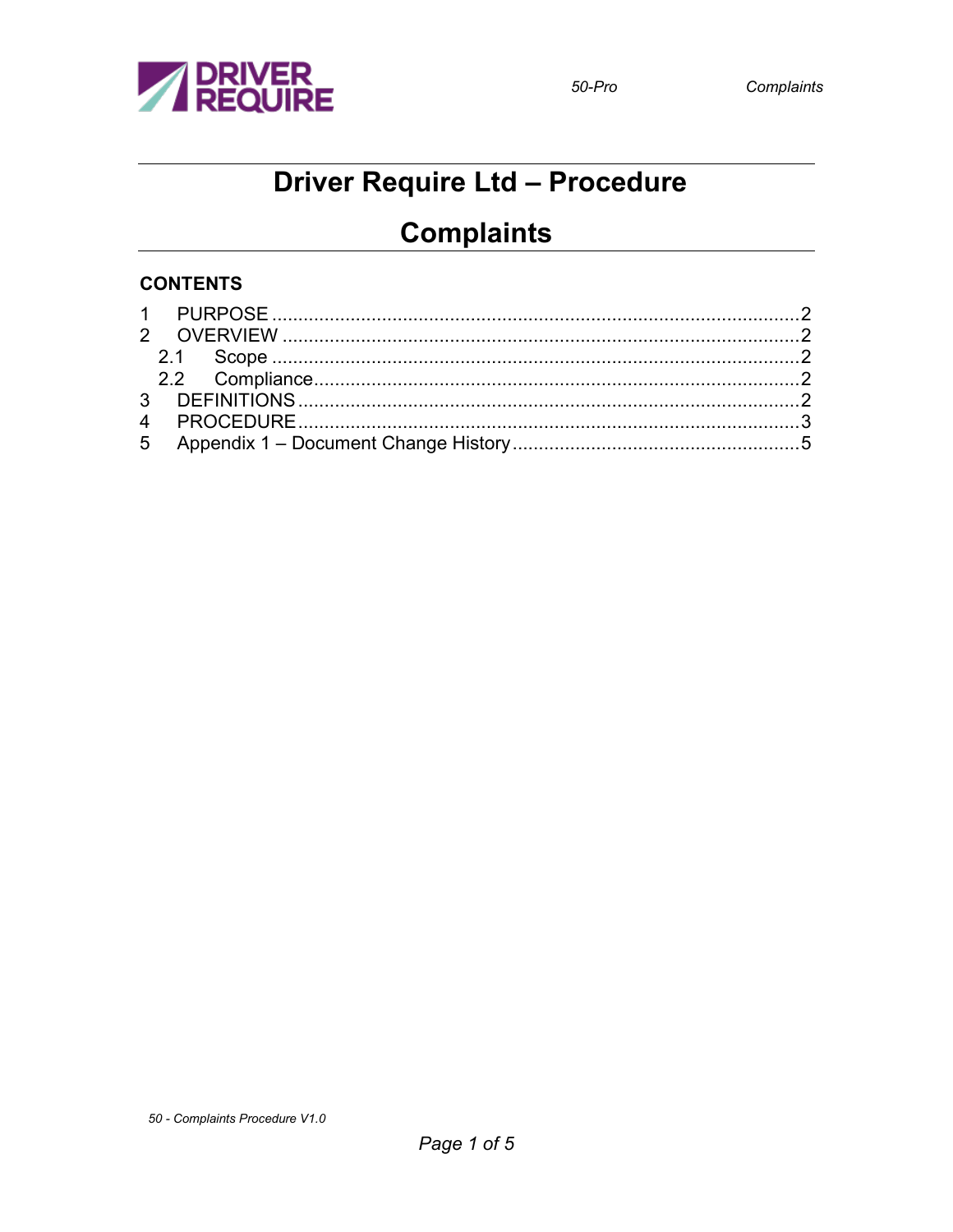

### <span id="page-1-0"></span>**1 PURPOSE**

Driver Require is committed to providing a high-level service to our customers. If you do not receive satisfaction from us we need you to tell us about it. This will help us to improve our standards.

## <span id="page-1-1"></span>**2 OVERVIEW**

#### <span id="page-1-2"></span>*2.1 Scope*

This Procedure applies to complaints received by Driver Require Ltd from all third parties including drivers, clients and any other third parties with whom DRL interacts.

#### <span id="page-1-3"></span>*2.2 Compliance*

All employees will be expected to comply with this Procedure and adhere to the timelines specified. Any breach of such a policy will lead to the appropriate disciplinary action.

### <span id="page-1-4"></span>**3 DEFINITIONS**

| <b>Abbreviation</b> | <b>Definition</b>             |  |
|---------------------|-------------------------------|--|
| <b>DRL</b>          | <b>Driver Require Limited</b> |  |
| Other               | <b>Definition</b>             |  |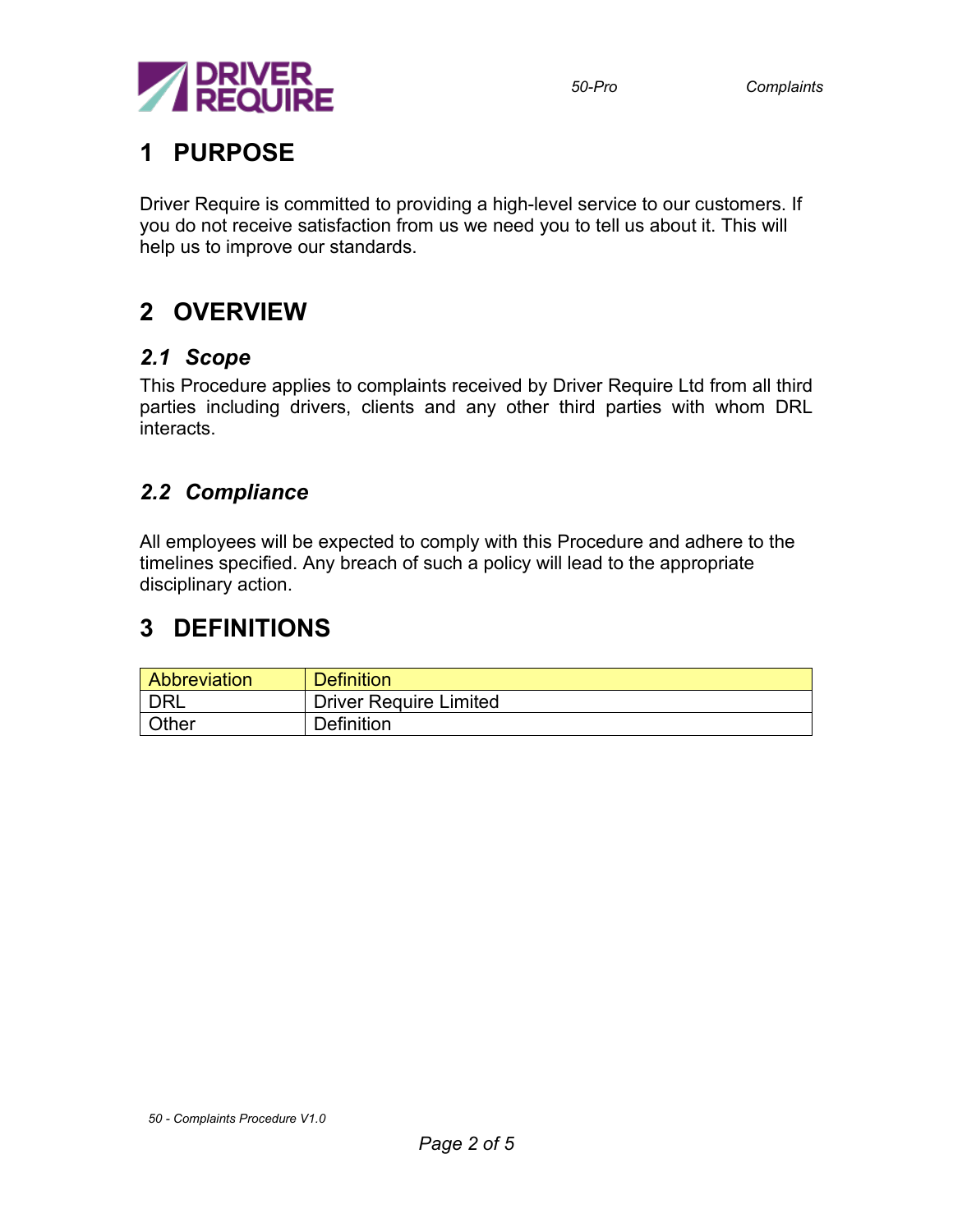

### <span id="page-2-0"></span>**4 PROCEDURE**

If you have a complaint, please contact your named Account Manager by phone on 0345 222 2121 in the first instance so that we can try to resolve your complaint informally.

At this stage, if you are not satisfied please contact your relevant Branch Manager or Gwynne Lewis (Operations Director). You can write to them at: Driver Require Ltd, 1st Floor Niall House, 24-26 Boulton Road, Stevenage, Hertfordshire, SG1 4QX.

Complaints Process:

- You can expect an initial response to your complaint within 2 days. We will then send you a letter acknowledging your complaint and asking you to confirm or explain the details set out. We will also let you know the name of the person who will be dealing with your complaint.
- We will record your complaint in our central register within a day of having received it.
- We will acknowledge your reply to our acknowledgment letter and confirm what will happen next. You can expect to receive our acknowledgement letter within 7 days of your reply.
- We will then start to investigate your complaint. This will normally involve the following steps:
	- o We may ask the member of staff who dealt with you to reply to your complaint within 7 days of our request.
	- $\circ$  We will then examine the member of staff's reply and the information you have provided to us. If necessary, we may ask you to speak to them. This will take up to 4 days from receiving their reply.
- The Branch Manager or Gwynne Lewis will then invite you to meet with them to discuss and hopefully resolve your complaint. They will do this within 7 days of the end of our investigation.
- Within 2 days of the meeting, they will write to you to confirm what took place and any solutions they have agreed with you.
- If you do not want a meeting or it is not possible, the Branch Manager or Gwynne Lewis will send you a detailed reply to your complaint. This will

*50 - Complaints Procedure V1.0*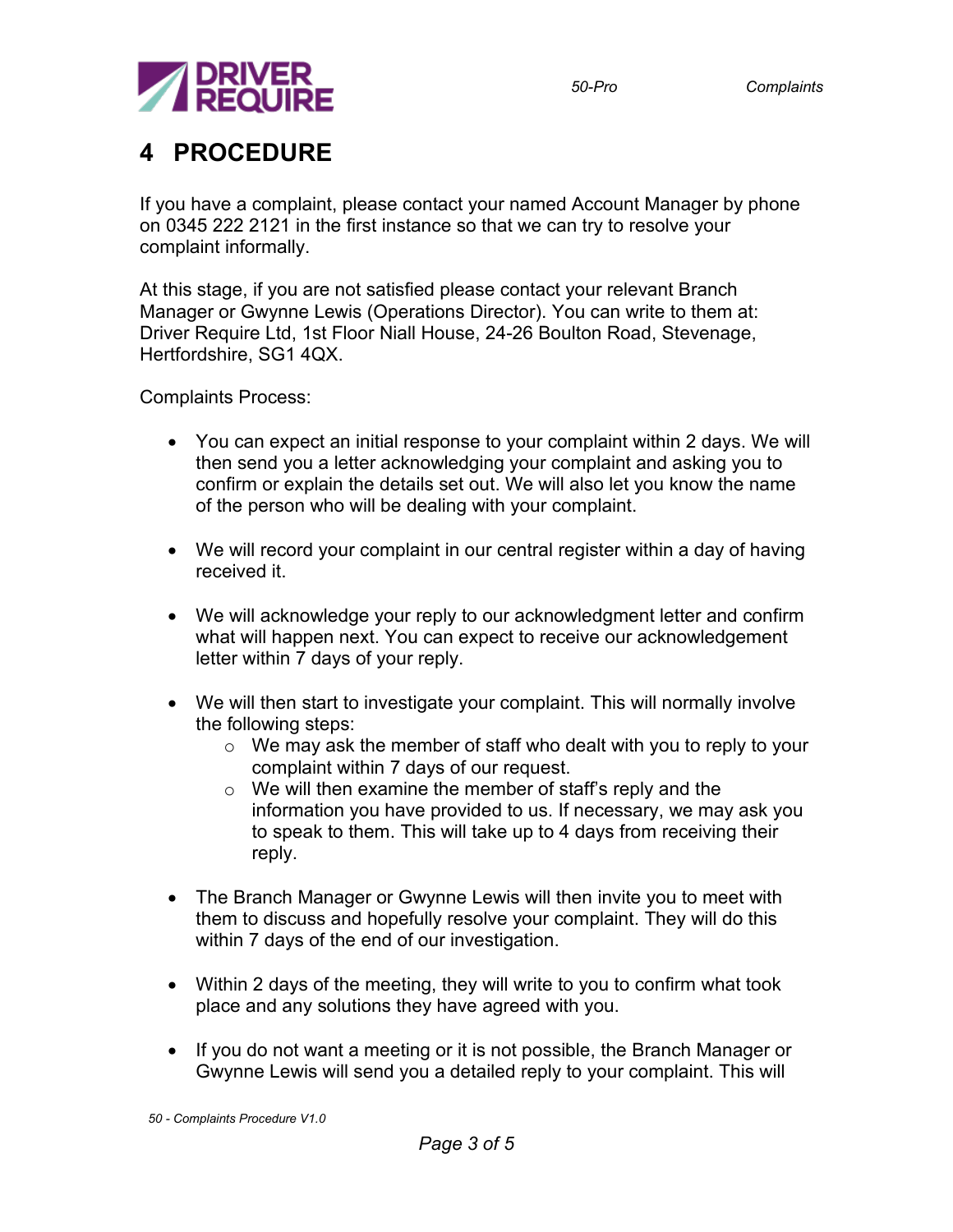

include their suggestions for resolving the matter. They will do this within 7 days of completing their investigation.

- At this stage, if you are still not satisfied you can write to the REC, our trade association of which we are a member marked for the attention of the Consultancy and Compliance Team, REC, Dorset House, 1st Floor, 27 – 45 Stamford Street, London, SE1 9NT, or alternatively write to Logistics Uk, Driver Agency Excellence Governance through Email: [enquiry@logistics.org.uk](mailto:enquiry@logistics.org.uk) or Phone: 03717 11 22 22
- •
- If we have to change any of the time scales above, we will let you know and explain why.

NOTE: In any event, we will comply with any statutory procedures that may relate to your complaint.